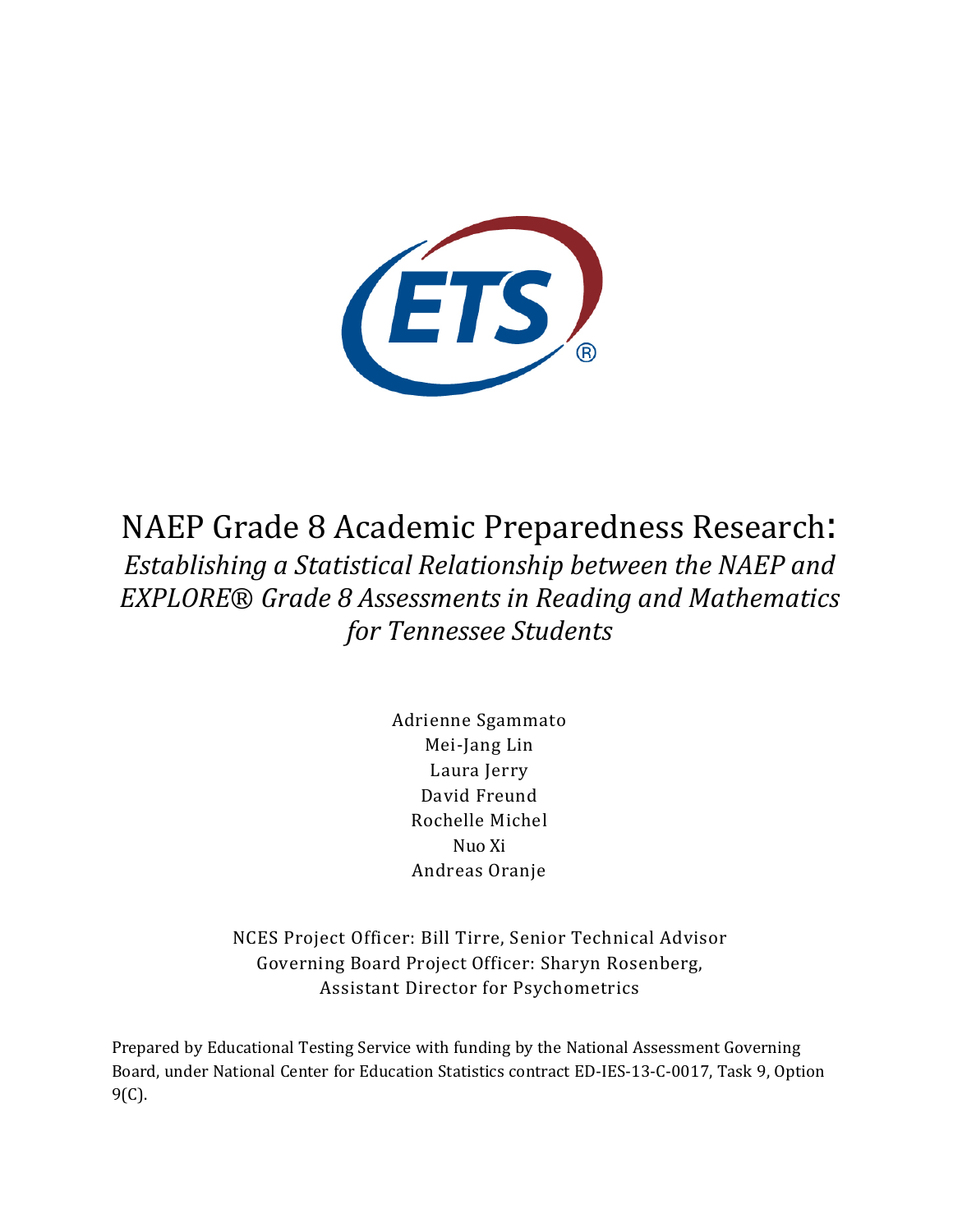

## **Introduction**

Starting in early 2003, the National Assessment Governing Board embarked on an ambitious mission to redesign grade 12 assessments and reporting as recommended by the National Commission on 12<sup>th</sup> Grade Assessment and Reporting. Most importantly, the commission recommended that a state program should be implemented (similar to  $4<sup>th</sup>$  and  $8<sup>th</sup>$  grade) and that NAEP should start reporting on the readiness of 12th graders for college, training for employment, and entrance into the military. As a result of the second recommendation, a number of studies were conducted to assess whether and in what ways NAEP could report on *academic preparedness*. To be "academically prepared for college", 12th graders should have the knowledge and skills in reading and mathematics to qualify for placement into entry-level, credit-bearing, non-remedial courses in broad access 4-year institutions and, for 2-year institutions, the general policies for entry-level placement, without remediation, into degree-bearing programs designed to transfer to 4-year institution. After various content alignment studies, judgmental standard setting, secondary analyses, data collections, and statistical linking research (National Assessment Governing Board, 2009), potential benchmarks were identified on the 12th grade Reading and Mathematics scales to indicate what level of performance would correspond to a reasonable probability of being academically prepared for postsecondary education. As a result, a national postsecondary education preparedness percentage could be estimated and reported for the 2013 assessments in Reading and Mathematics. Details about this work can be found on a section of the National Assessment Governing Board website dedicated to preparedness [\(http://www.nagb.gov/what-we-do/commission.html\)](http://www.nagb.gov/what-we-do/commission.html).

As part of the initial statistical linking research, Florida participated (and continues to participate) at the  $12<sup>th</sup>$  grade level and was a critical component for the validity evaluation of the benchmarks offering SAT®/ACT® data, Grade Point Averages, and ACCUPLACER® College Placement Exam results as well as longitudinal data into Florida public postsecondary institutions, including Remedial Course Placement and First Year Grade Point Average.

Moving forward, one focus of the second phase of the NAEP academic preparedness research is to study the extent to which grade 8 students are on track for being academically prepared for college by the end of high school. Several states, including Tennessee, participated in the statistical linking research and provided data on students who were part of the NAEP grade 8 sample during the 2012- 2013 school year. Some state partners will continue to provide longitudinal data as these students progress through high school and beyond, to be analyzed and reported in future reports.

In this report we will describe the NAEP and EXPLORE® assessments in Reading and Mathematics, discuss the linking methodology (and refer the interested reader to more technical references), and provide the results. A summary will complete this report.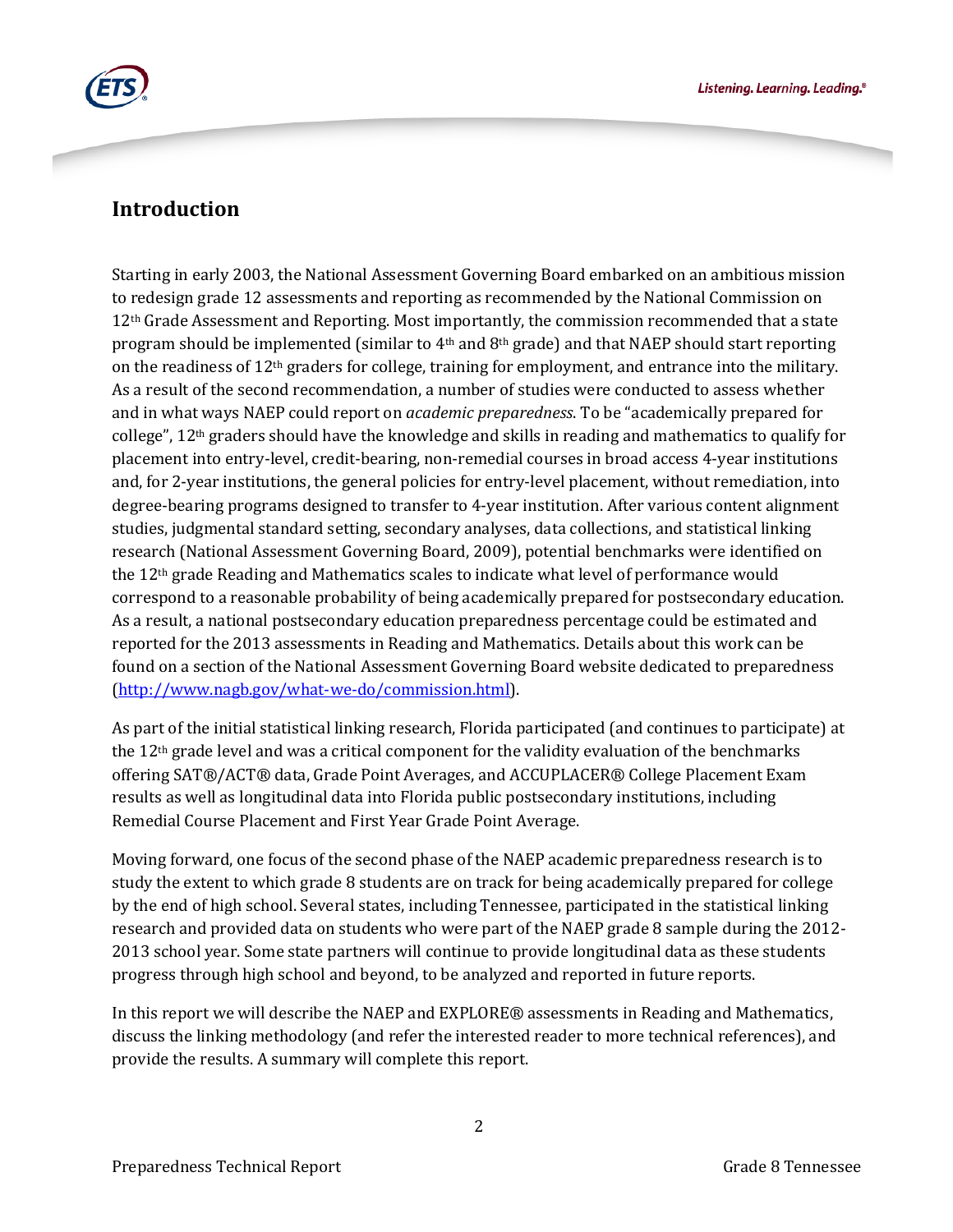



## **Linking Assessments**

### *The ACT EXPLORE® Assessment*

The EXPLORE® test<sup>[1](#page-2-0)</sup> developed by ACT was administered to nearly all  $8<sup>th</sup>$  graders in Tennessee during the 2012-2013 school year (with the testing window in Sep through Nov, 2012). The assessment includes four multiple-choice tests. Each test measures student's achievement in one of the following four areas: English, Mathematics, Reading, and Science. Students had 30 minutes to finish each test. The number of items in the test varies by subject. For reading and mathematics, both tests have 30 items. EXPLORE® scores provide evidence about the knowledge and skills that students are likely to have in each of the four aforementioned areas. The distribution of item difficulties was selected so that the tests will effectively differentiate among students who vary widely in the level of achievement. A composite score is provided, which is calculated as the average of the four test scores. The individual test scores, as well as the composite score, range from 1 to 25 and are disseminated to students and schools directly. In this study, only the Reading and Mathematics scores were used to link with the NAEP Reading and Mathematics assessments.

The ACT EXPLORE® assessments were designed to assess a specific student's academic progress at the 8<sup>th</sup> and 9<sup>th</sup> grade levels, especially with respect to college and career readiness. To help students translate test scores into a clear indicator of their current level of college readiness, ACT derived the ACT College Readiness Benchmarks based on a review of normative data, college admissions criteria, and information obtained through ACT's Course Placement Services. Students who meet a benchmark on the ACT test have approximately a 50% chance of obtaining a B or higher and approximately a 75% chance of obtaining a C or higher in the corresponding credit-bearing firstyear college courses (ACT EXPLORE® 2013/2014 Technical Manual, p. 17). In addition, there are corresponding benchmarks for the ACT EXPLORE®, which are linked to the ACT College Readiness Benchmarks. Students who meet a benchmark on the EXPLORE® test have approximately a 50% chance of meeting the ACT Benchmark in the same subject, and are likely to have approximately the same chance of earning a B or better grade in the corresponding college course(s) by the time they graduate high school. The current College Readiness Benchmarks for the EXPLORE® Reading test for grade 8 is 16 and for the EXPLORE® Mathematics test is 17 (ACT EXPLORE® 2013/2014 Technical Manual, p. 17). These benchmarks were used in this investigation. Note that the EXPLORE® reading benchmark was adjusted in 2013. Previously the reading EXPLORE® benchmark was 15. The math EXPLORE® benchmark remained unchanged.

<span id="page-2-0"></span><sup>1</sup> ACT will discontinue the use of the EXPLORE® test after fall 2015 for existing users and no new users are now being accepted.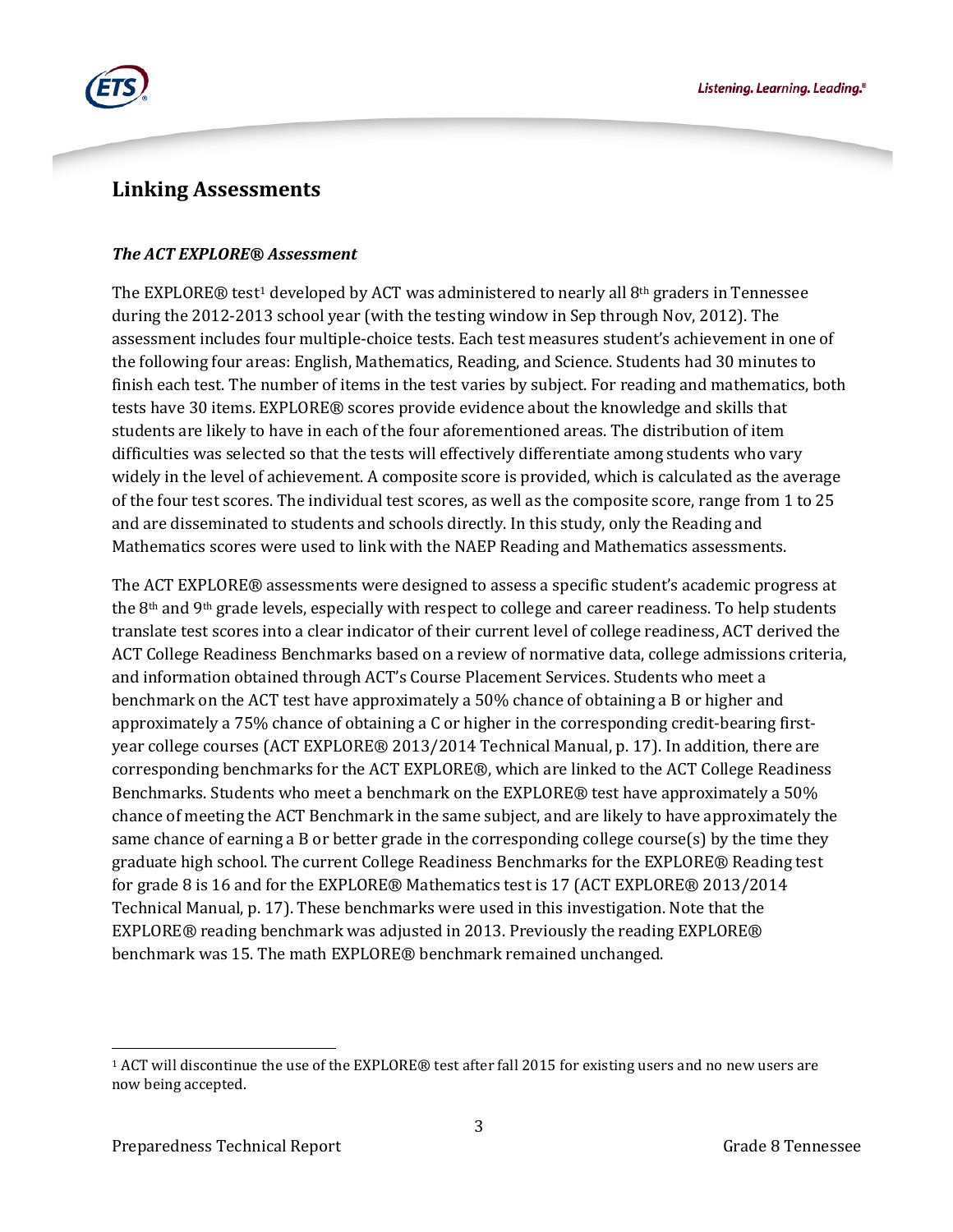

### *The National Assessment of Educational Progress (NAEP)*

The NAEP test was administered to selected 8th graders in Tennessee during the 2012-2013 school year (with the testing window from the last week of January to the first week of March in 2013). NAEP is the only nationally representative assessment of  $4<sup>th</sup>$ ,  $8<sup>th</sup>$ , and  $12<sup>th</sup>$  grade students in public and private schools in the U.S. in a variety of academic subjects. Subjects such as Reading, Mathematics, and Science are also assessed at the state- and even large urban district-level, particularly in grades 4 and 8. Samples of schools and students are selected from a sampling frame in order to produce results that are nationally representative and also representative of participating states and urban districts. Selected students had 50 minutes to complete the cognitive items (i.e., test questions) contained in the NAEP test booklets that were randomly assigned to them. The number and type of items in each booklet vary by subject and by grade. For grade 8 reading, each booklet contains two blocks of about 10 items each. For grade 8 math, each booklet contains two blocks of about 15 items each. A mix of multiple-choice and constructed response items is administered and blocks are systematically paired across booklets (i.e., matrix sampling design). The NAEP assessment is based on broad frameworks developed by the National Assessment Governing Board. By law, no student or school results are estimated or reported using the NAEP assessment. In fact, the assessment is designed in a way that no reliable score *can* be computed at the student level while minimizing the burden of any individual student selected to participate in the assessment. Instead, the main objective of NAEP is to report on the achievement of policy-relevant population groups, estimated directly using marginal estimation latent regression methods. For a comprehensive description of NAEP estimation procedures, the reader is referred to Mislevy, Beaton, Kaplan, & Sheehan (1992).

For the linking study, this requires that the relationship between NAEP and other measures (e.g., EXPLORE® scores) must be directly estimated using this latent regression methodology since there are no appropriate student-level scores available. In the methodology section we will discuss some of the steps that were required to complete this part of the research. NAEP reports results on scales that range from 0 to 500 in grade 8 Reading and Mathematics and the goal is to express the aforementioned ACT EXPLORE® benchmarks in terms of these scales. Students sampled for participation in NAEP are assessed in only one assessment subject. Consequently, each student in the matched or linking sample had EXPLORE® scores in both reading and mathematics, but results for only one NAEP assessment, either reading or mathematics.

### *Linking*

When linking scales of different assessments, it is important to be precise about what that exactly entails. Usually, the two instruments under a linking study do not measure the same construct and have not been designed for that purpose, but generally there is some overlap. The greater the overlap, as evidenced by a higher correlation between the two scales, the more confident we can be that the instruments can be used to predict each other well. When the relationship is very strong and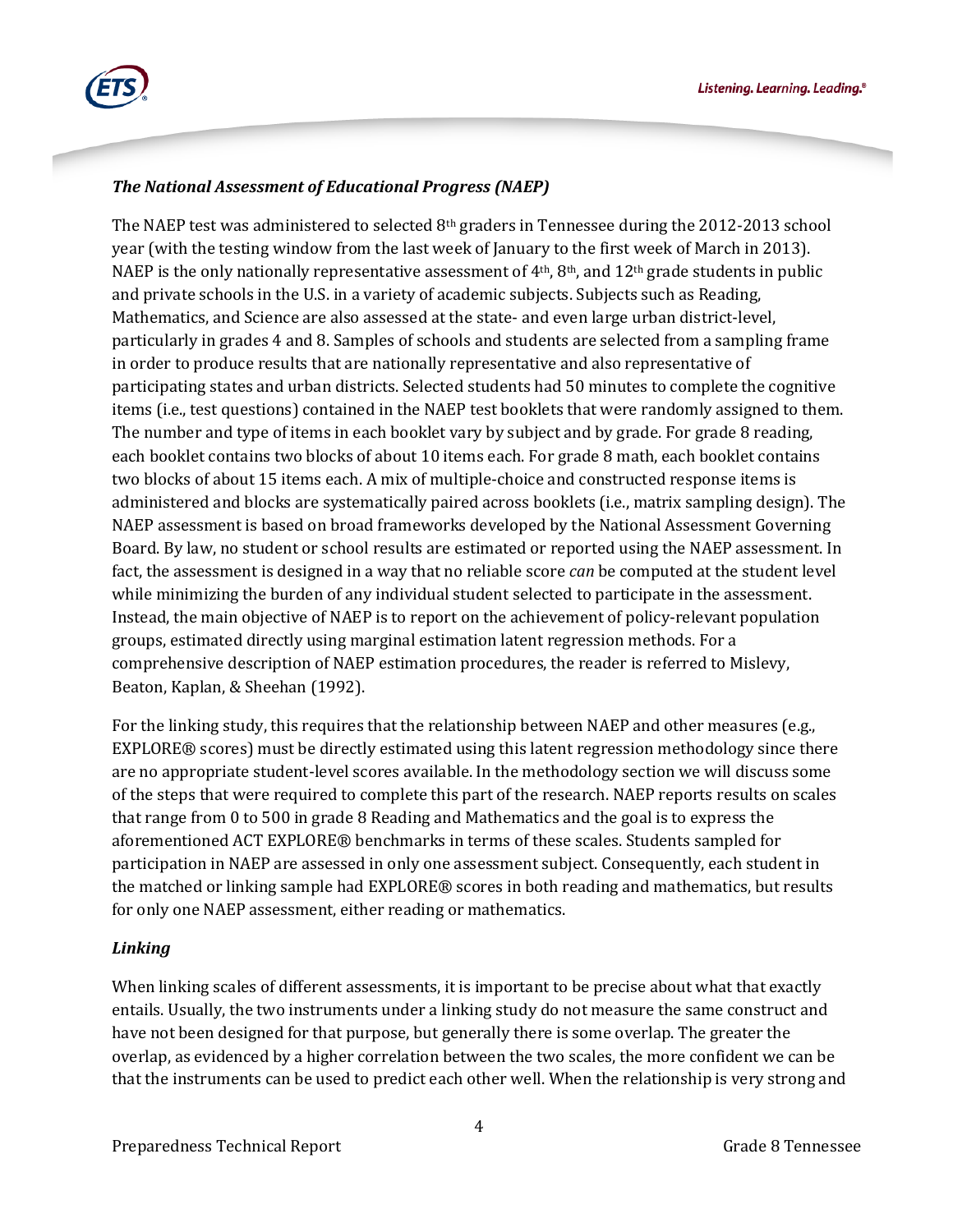

the instruments have a similarly high reliability, we would be able to claim that the two scales are largely interchangeable and, therefore, that there is a one-to-one relationship between scores on the one scale and scores on the other scale. When this relationship is moderate, then we can do a 'best' projection of one scale onto the other or the reverse, which would not necessarily lead to similar results. In that case, the outcome would be of a probabilistic nature (e.g., "at score level X, students have a reasonably high probability to be prepared"). In the case of the preparedness linking studies, and taking past studies into account, a moderate relationship is most probable. We will elaborate further on this in subsequent sections.

Typically, a content alignment precedes statistical alignment to assess the extent to which the instruments were designed to measure the same or different constructs. Content alignment studies between NAEP and EXPLORE® Reading and Mathematics are being conducted by the National Opinion Research Center (NORC) at the University of Chicago (under contract ED-NAG-14-C-0002 with the National Assessment Governing Board) and will provide an important context for the statistical linking results presented here.

# **Methodology**

In this section we will discuss the data and the linking methodology. The purpose is to give the reader some insight into the procedures that were followed and, therefore, the opportunity to evaluate the results within that context.

### *Data*

This study used data from students who were sampled and assessed in NAEP  $8<sup>th</sup>$  grade reading or mathematics in 2013 and had also taken the EXPLORE® assessment. From late January through early March of 2013, NAEP assessments in reading and mathematics were administered to samples of 8th grade students that were representative of each state, and together of the nation. As a result, about 2,700 public school students in Tennessee were sampled for each subject. Sample sizes are rounded to the nearest hundred as required in the NCES Statistical Standards

(https://nces.ed.gov/statprog/2002/stdtoc.asp). Because only a sample is assessed and for [efficiency purposes schools are sampled proport](https://nces.ed.gov/statprog/2002/stdtoc.asp)ionally to size (in addition to other adjustments), sampling weights have to be used to appropriately represent all student groups of interest and, consequently, calculate unbiased results. The EXPLORE® assessment is required in Tennessee at the 8th grade level, meaning that almost all students who were sampled for NAEP also participated in EXPLORE® and have associated scores. The reverse is obviously not true, given that NAEP is sample-based (i.e., not every student who participated in EXPLORE® also participated in NAEP).

The process of matching EXPLORE® scores to NAEP participants was carried out through an agreement between the National Assessment Governing Board and the National Center for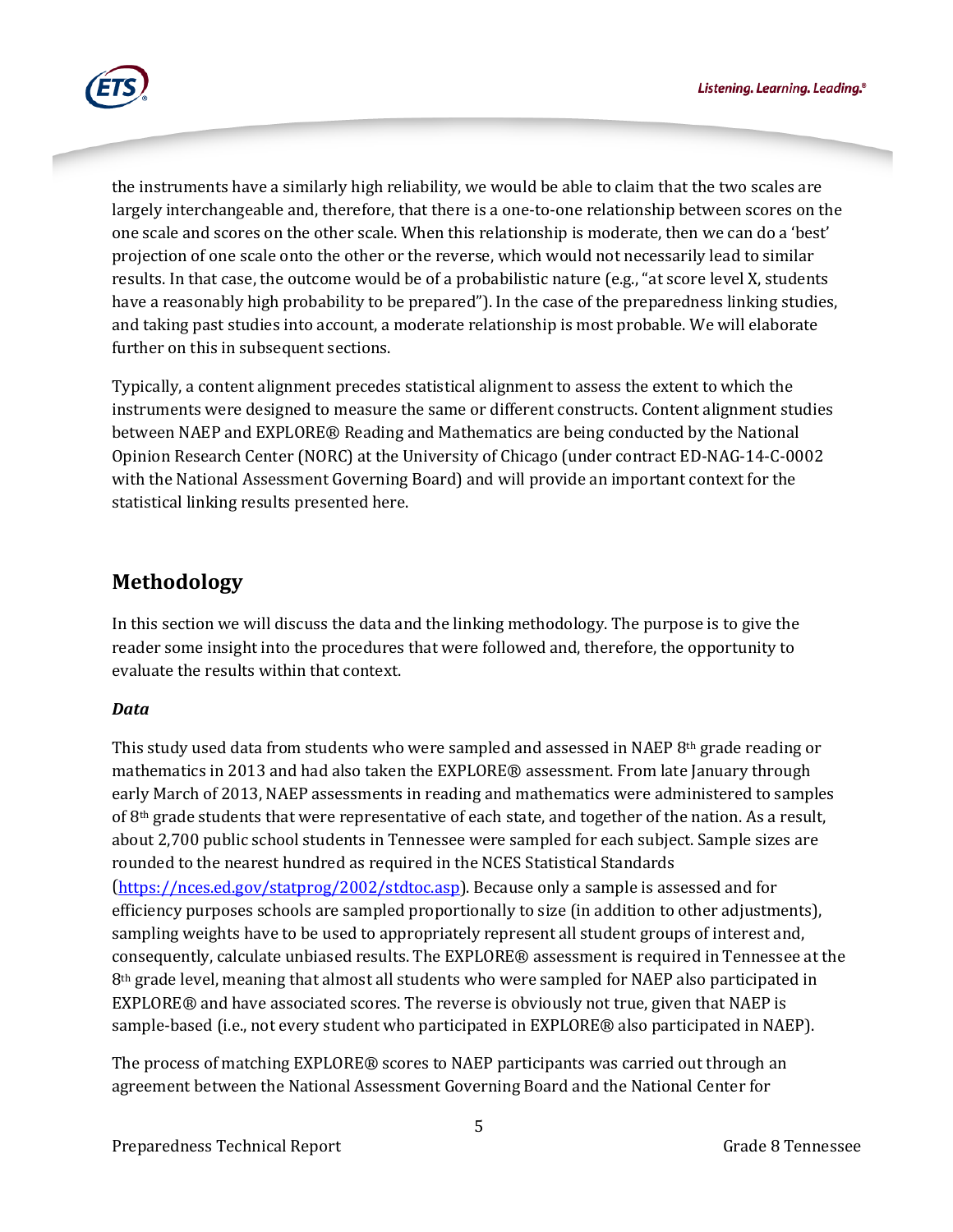

Education Statistics (NCES) to have NAEP contractors Westat and ETS conduct the preparedness research work. In addition, data confidentiality agreements were established between all parties involved and the Tennessee Department of Education. A process for matching the student records was developed to protect students' identity and confidentiality. Confidentiality of state supplied scores (e.g., EXPLORE® scores) was assured through the assignment of a pseudo ID for students taking that assessment and using that pseudo ID as a way to transfer scores to ETS *without* the need to include Personally Identifiable Information (PII) such as names or birthdates. Similarly, the pseudo ID was appended to NAEP files by Westat who then provided that file to ETS, again *without*  any PII. Via the pseudo ID, ETS subsequently matched EXPLORE® scores to NAEP files. In the case of Tennessee, EXPLORE® scores were matched at 93% for reading and 94% for mathematics, which is extraordinarily high. The matching rates for various student subgroups (by gender, by race/ethnicity, etc.) were at or above 91%. Table 1 provides weighted percentages by gender and race/ethnicity for the matched sample and overall match rates.

| Reading                   |       |       |          |       |                                    |                            |                    |                    |  |
|---------------------------|-------|-------|----------|-------|------------------------------------|----------------------------|--------------------|--------------------|--|
|                           | White | Black | Hispanic | Asian | American Indian<br>/Alaskan Native | Pacific<br><i>Islander</i> | $2 + races$        | Total <sup>2</sup> |  |
| Male                      | 36%   | 10%   | 3%       | 1%    | #1                                 | #                          | #                  | 51%                |  |
| Female                    | 34%   | 11%   | 3%       | 1%    | #                                  | #                          | #                  | 49%                |  |
| Total <sup>2</sup>        | 71%   | 21%   | 6%       | 1%    | #                                  | #                          | 1%                 | 100%               |  |
|                           |       |       |          |       |                                    |                            | Overall Match Rate |                    |  |
| 93%<br><b>Mathematics</b> |       |       |          |       |                                    |                            |                    |                    |  |
|                           | White | Black | Hispanic | Asian | American Indian<br>/Alaskan Native | Pacific<br><i>Islander</i> | $2 + races$        | Total <sup>2</sup> |  |
| Male                      | 36%   | 11%   | 3%       | $1\%$ | #                                  | #                          | #                  | 51%                |  |
| Female                    | 35%   | 10%   | 3%       | 1%    | #                                  | #                          | #                  | 49%                |  |
| Total <sup>2</sup>        | 71%   | 21%   | 6%       | 2%    | #                                  | #                          | #                  | 100%               |  |
|                           |       |       |          |       |                                    | Overall Match Rate<br>94%  |                    |                    |  |

*Table 1. Weighted percentages by gender and race of the Tennessee linking samples*

NOTES: 1# Rounds to zero.

<sup>2</sup> Detail may not sum to totals because of rounding.

Given the fact that the two assessments that are linked have very different purposes and, possibly, different stakes, an outlier analysis is in order. For instance, if there are participants that scored very high on a *higher* stakes test (i.e., EXPLORE® test) and very low on the *lower* stakes test, the low performance can be reasonably attributed to motivation rather than performance level. Such cases would be considered 'outliers' and removed from further analyses. An initial examination of the joint

6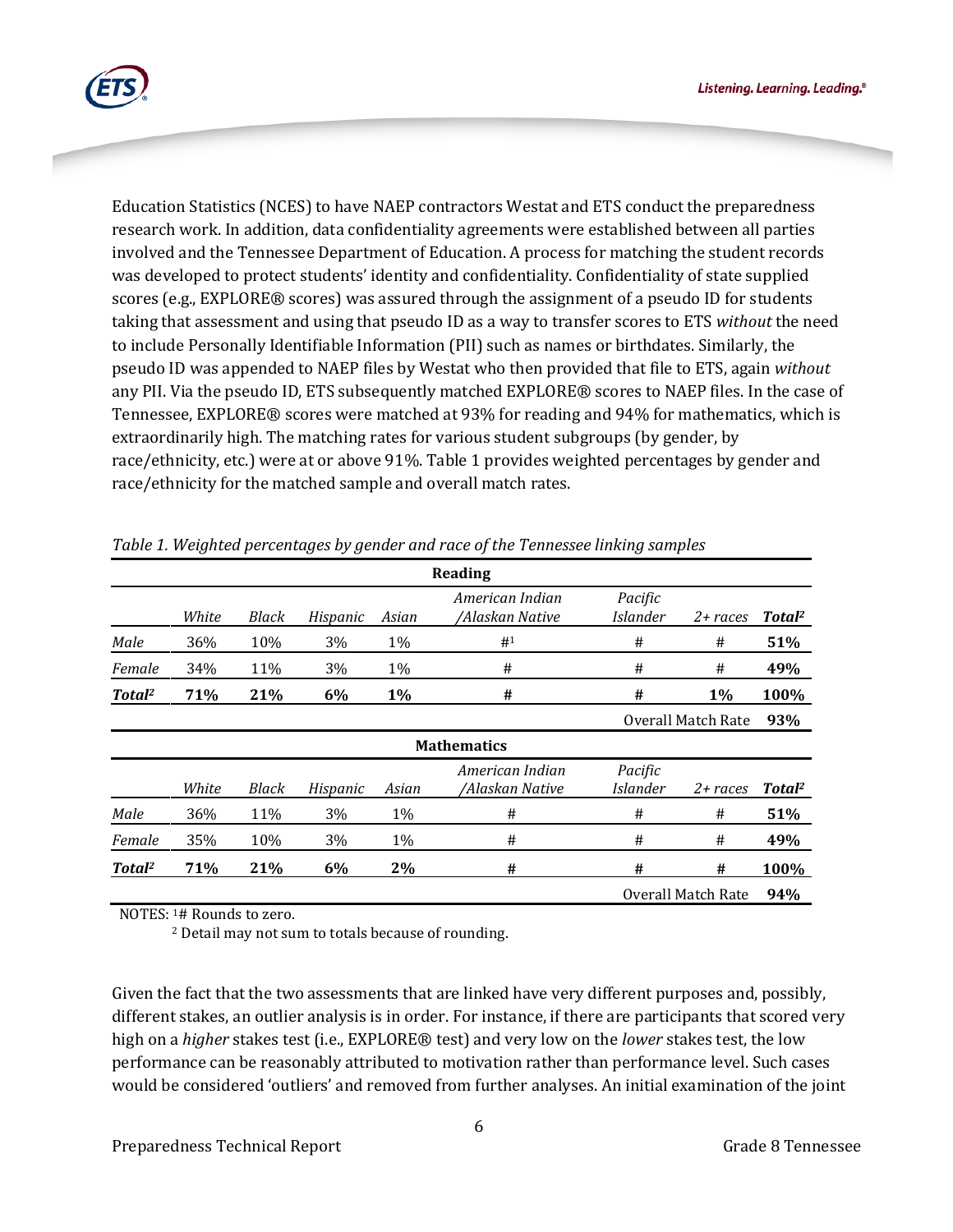

distribution of NAEP and EXPLORE® revealed very few potential outlier cases. After this more cursory inspection, standardized residuals from robust regression (Huber, 1973) were used to identify approximately 0.6% of cases in reading and approximately 0.8% of cases in mathematics (cases with absolute standardized residuals greater than 3 were considered outliers and removed). We refer to Huber (1973) for details about the procedure and the criteria applied. These outliers were excluded from the final linking samples and were not used in subsequent analyses.

### *Analysis Approach*

After preparatory data identification, matching, merging, and data reconciliation, the linking analyses were conducted. The current study was designed to pursue five<sup>[2](#page-6-0)</sup> specific analysis questions that guide the choices in methodology for the linking and validation:

- 1) What are the correlations between the grade 8 NAEP and EXPLORE® scores in reading and mathematics?
- 2) What scores on the grade 8 NAEP reading and mathematics scales correspond to the EXPLORE® benchmarks?
- 3) What are the average grade 8 NAEP reading and mathematics scores (and the difference between the 75th and 25th percentiles) and the IQR for students below, at, and above the EXPLORE® benchmarks?
- 4) What scores on the EXPLORE® reading and mathematics scales correspond to the grade 8 NAEP *Proficient* cut scores in reading and mathematics?
- 5) What are the average EXPLORE® reading and mathematics scores and inter quartile ranges (IQRs) for students below and at or above the NAEP *Proficient* cut score?

We will describe pertinent methodological details about the analysis followed by the results of the analyses in the final section. The key steps of the analysis are (a) estimating the correlation between NAEP and EXPLORE®, which includes use of the aforementioned latent regression methodology (b) determining the appropriate methodology for linking based on those correlations (c) applying procedures to effectively estimate cumulative probability functions and (d) calculating impact data as part of the results.

A satisfactory treatment of the latent regression methodology is outside the scope of this report and the interested reader is referred to Mislevy, Beaton, Kaplan, and Sheehan (1992). The basic notion is that NAEP measures constructs that are represented on item response theory based latent scales, which are not measured reliably at the student level. However, pertinent data from students in specified groups of interest can be pooled to estimate reliable scores at the group level. EXPLORE® scores, on the other hand, are reliably estimated at the individual level and can be treated as a set of

<span id="page-6-0"></span> $\overline{\phantom{a}}$ <sup>2</sup> Research questions 4) and 5) were added by the Committee on Standards, Design and Methodology (COSDAM) at the August 2015 NAGB meeting, in order to explore the relationship between grade 8 NAEP and EXPLORE® scores in reading and mathematics in a reverse direction.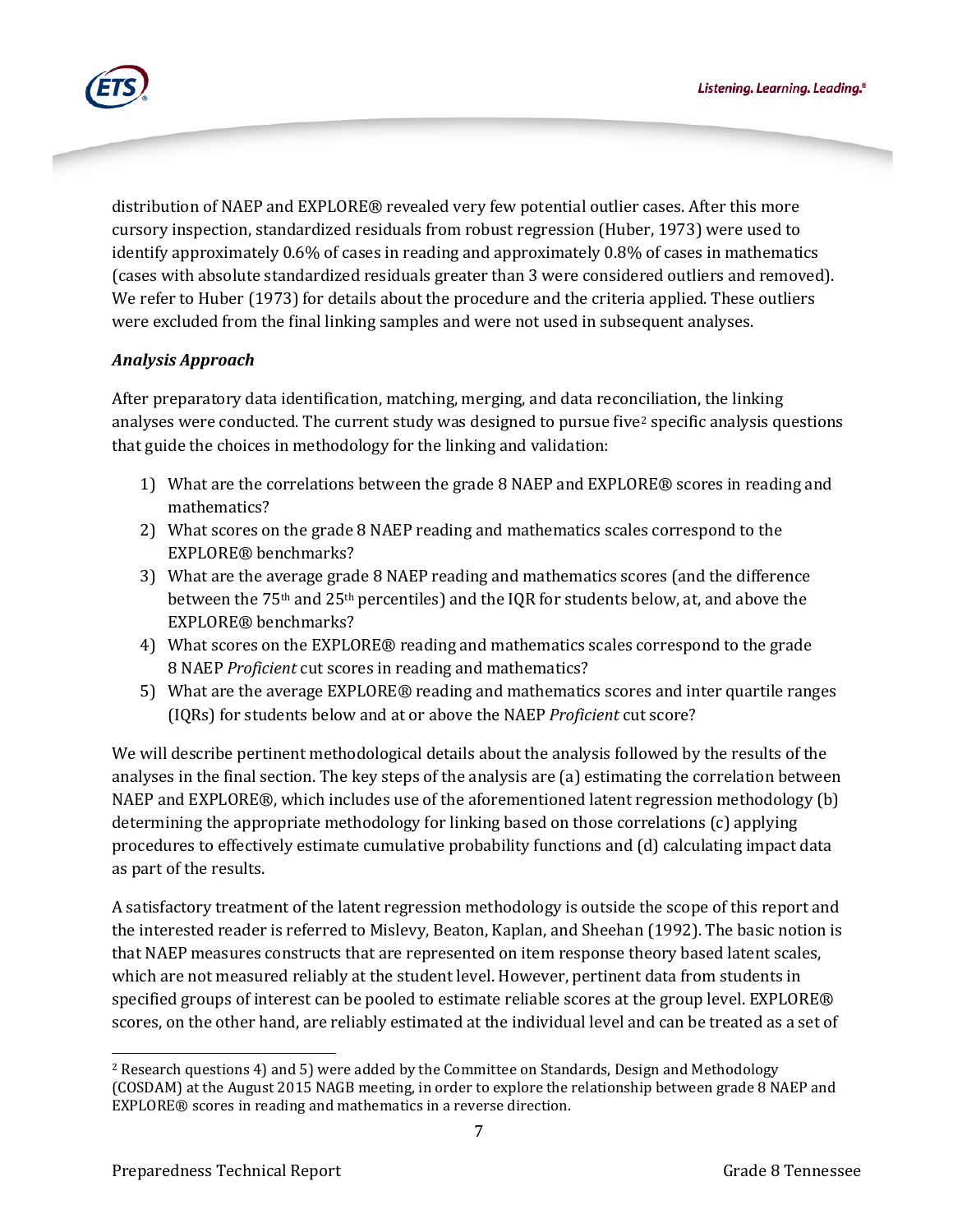

consecutive (semi-continuous) groups. Correlations between NAEP and EXPLORE® can be directly estimated at the overall level and the result showed that the (true score) correlation for reading is 0.73 and for mathematics is 0.81. While these are not low correlations, they do suggest that there is enough uncertainty in the relationship that a direct one-to-one correspondence of scale score points is not advisable.

To elaborate on that observation and as briefly introduced earlier, different classes of statistical relationships can be established between various tests, and the distinctions correspond to the extent to which the tests are similar with respect to the constructs measured, populations, and measurement characteristics of the tests (Feuer, Holland, Green, Bertenthal, & Hemphill, 1999; Holland & Dorans, 2006). In this study, two types of statistical linking were originally considered: concordance and projection. Concordance establishes a score linkage between two tests by matching the corresponding score distributions. The claims that can be made based on concordance are also commensurately strong. Essentially, the claim is made that a score *x* on NAEP exactly corresponds to a score *y* on EXPLORE® and vice versa. Projection is a less stringent type of correspondence in which scores on one test are related, typically via a linear or nonlinear regression, to a conditional distribution of scores on the other test. Projection relationships are not symmetric, and do not assume or result in a one-to-one correspondence. The claim is made that a score of *x* on NAEP corresponds to the proportion *p* of students attaining the benchmark score of *y* or higher on EXPLORE®. Subsequently, a choice for *p* has to be made, where a more conservative claim requires a higher p. This means that if one wants to have a very high degree of confidence that students at a certain NAEP score pass the benchmark, then a relatively high *p* has to be set, a relatively high score level is identified, and, likely, the percent of students that actually pass the benchmark is underestimated. The reverse is true when a lower degree of confidence is acceptable. Needless to say, concordance assumes and requires a much stronger relationship than projection.

The relationships between NAEP and EXPLORE<sup>®</sup> reading ( $r = 0.73$ ) and mathematics ( $r = 0.81$ ) are not sufficiently strong to support concordance, given that a generally accepted minimum correlation for concordance is *r* = 0.866 (Dorans, 1999; Dorans & Walker, 2007). Consequently, projection was used in this study. As mentioned before, typically a smoothing process is applied in order to produce more accurate probability distributions, particularly when the underlying population distribution of test scores may contain irregularities (Moses & Liu, 2011), for example due to a non-continuous nature of the scale. Bivariate loglinear smoothing (Holland & Thayer, 2000) was applied to the joint NAEP-EXPLORE® distributions[3.](#page-7-0)

<span id="page-7-0"></span><sup>3</sup> For reading, as part of the loglinear smoothing procedure we preserved the first 3 moments for the NAEP distribution, 4 moments for the EXPLORE® distribution, and 4 cross-moments. For math, we preserved the first 6 moments for the NAEP distribution, 6 moments for the EXPLORE® distribution, and 4 cross-moments. These loglinear smoothing models mostly resulted in the smallest value of the Akaike Information Criterion (AIC) statistic (Moses & von Davier, 2006), although model complexity and sample size was also taken into consideration.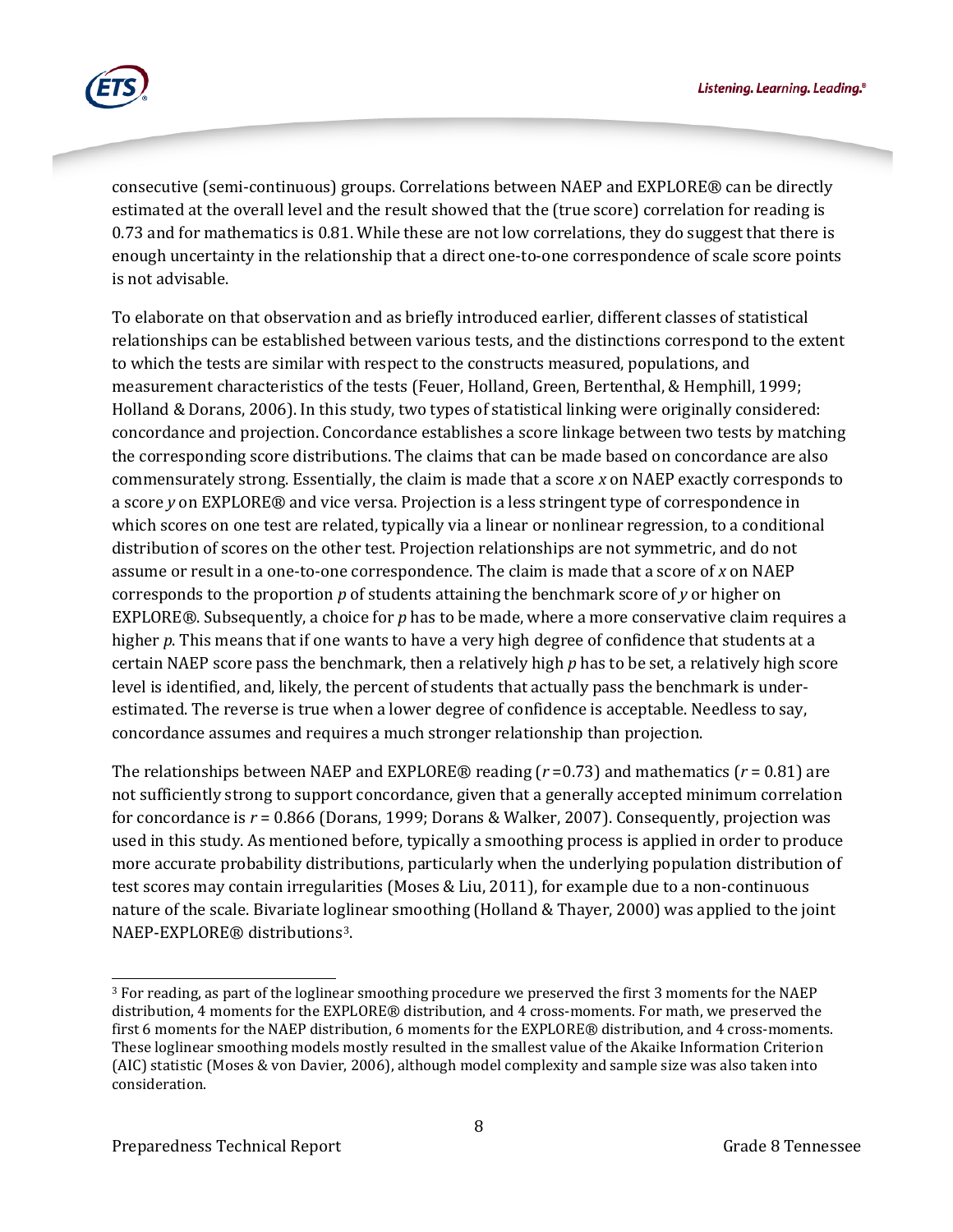Listening. Learning. Leading.<sup>®</sup>



An important tool for evaluating statistical links between tests is sensitivity analysis, which is intended to examine the extent to which the linking relationship is invariant across key student groups, such as gender and race/ethnicity groups. These analyses require a minimum sample size $4$ in order to produce reliable comparisons. For the Tennessee linking samples, both gender groups met that criterion. For the race/ethnicity groups, only White and Black student subgroups met the criterion. Separate linking functions were established for these subgroups and deviations from the overall linking function indicated violation of invariance. It should be noted though that the purpose of this linking is to establish a specific benchmark for preparedness. In that sense, substantial variability across student groups for parts of the scale that does not entail the benchmark could be quite harmless. For NAEP reading, no substantial deviation from the overall linking function was detected for Male, Female, or White student subgroups. The linking function for Black students was slightly lower than the overall linking function. For NAEP math, no substantial deviation from the overall linking function was detected for Female or White student subgroups. The linking functions for Male and Black students were slightly lower than the overall linking function. Even though the comparison between the linking functions indicated some variance among different subgroups, the difference was not large enough to discredit the linking study. In fact, it should be emphasized that some subgroups considered here had a much smaller sample size than the overall linking sample, and therefore the difference observed between the linking functions should be interpreted with great caution.

Finally, for both reading and mathematics, the probabilities from the smoothed joint distributions were used to create projections tables containing conditional cumulative distributions of NAEP proficiencies for EXPLORE® scores. The range of possible NAEP scores below, at, and above the EXPLORE® benchmark (16 on the EXPLORE® reading scale and 17 on the EXPLORE® mathematics scale) were estimated and, subsequently, for each subject area the projected conditional distributions were used to identify the NAEP scale scores associated with the EXPLORE® benchmarks. In addition, the direction of the linking relationship was reversed and the point on the EXPLORE® measure that corresponds most closely to the NAEP *Proficient* cut score was identified using the conditional cumulative distributions of the EXPLORE® scores for the NAEP proficiencies. We will discuss the results of the linking study in the following section.

<span id="page-8-0"></span><sup>4</sup> The minimum was set at 500 as a rule of thumb, but based on the idea that there is at least one observation below -3 and above +3 standard deviations (in a standard normal distribution) in expectation.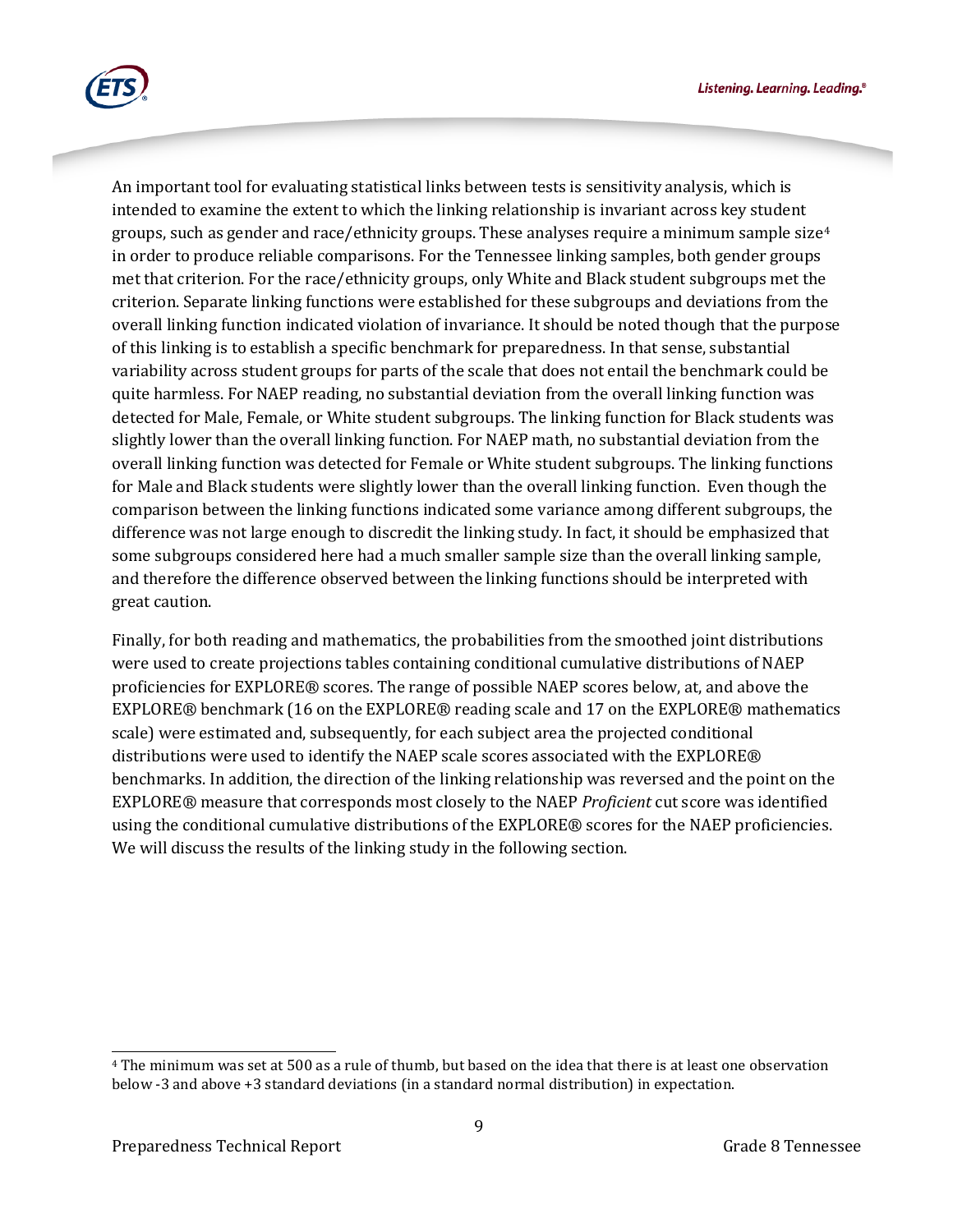

## **Results**

### **EXPLORE® benchmarks projected on the NAEP scale**

The most important result, following the second and third analysis questions, is to determine what scores on the NAEP reading and mathematics scales correspond to the EXPLORE® benchmarks. In other words, what would be the 'on track to be prepared' score level on NAEP that corresponds most reasonably to an established 'on track' benchmark.

Table 2 provides descriptive statistics to get an initial sense of where the benchmark most likely will be located as well as some distributional properties as context to these results. The average scores and percentile estimates for students below, at, and above the EXPLORE® benchmarks are spread out, though more so for students below the benchmark than above. Note that the mean *at* the benchmark is not necessarily the same as the NAEP score equivalent for the benchmark, but rather a characterization of the students at this level. Also note that these results are based on the statistical linking (i.e., projection methodology).

| Subject            | <b>EXPLORE®</b><br><b>Benchmark</b> | Mean | Percentage <sup>2</sup> | <b>SD</b> | Percentile        |                   |                  |
|--------------------|-------------------------------------|------|-------------------------|-----------|-------------------|-------------------|------------------|
|                    |                                     |      |                         |           | 2.5 <sup>th</sup> | 7.5 <sup>th</sup> | IQR <sup>1</sup> |
|                    | Below                               | 252  | 64%                     | 28        | 234               | 271               | 37               |
| Reading            | At                                  | 279  | 8%                      | 22        | 264               | 293               | 29               |
|                    | Above                               | 297  | 27%                     | 21        | 282               | 311               | 29               |
|                    | Below                               | 264  | 65%                     | 28        | 247               | 284               | 37               |
| <b>Mathematics</b> | At                                  | 294  | 12%                     | 18        | 282               | 306               | 24               |
|                    | Above                               | 317  | 23%                     | 22        | 301               | 331               | 30               |

*Table 2: Descriptive NAEP Statistics for Students Below, At, or Above the EXPLORE® Benchmarks*

NOTES:  $11QR$  is the Inter Quartile Range or the difference between the 75<sup>th</sup> and 25<sup>th</sup> percentiles.

<sup>2</sup> Detail may not sum to totals because of rounding.

To determine the NAEP scale score point that most reasonably corresponds to the EXPLORE® benchmarks, it is most illustrative to graphically represent the relationship. Figures 1 and 2 show the relationship based on statistical projection for students at the respective benchmarks. The black curved line shows the proportion of students meeting the EXPLORE® benchmark for pertinent score levels on NAEP. Colored vertical lines indicate where the NAEP achievement levels are located. Finally, and as mentioned before, a proportion level has to be chosen commensurate the confidence required to indicate whether students have passed the benchmark or not. A red dotted line shows at which point students are more likely to have reached the benchmark than not (i.e., the probability is set at 0.50). Given the moderate relationships between the two scales, this seems a reasonable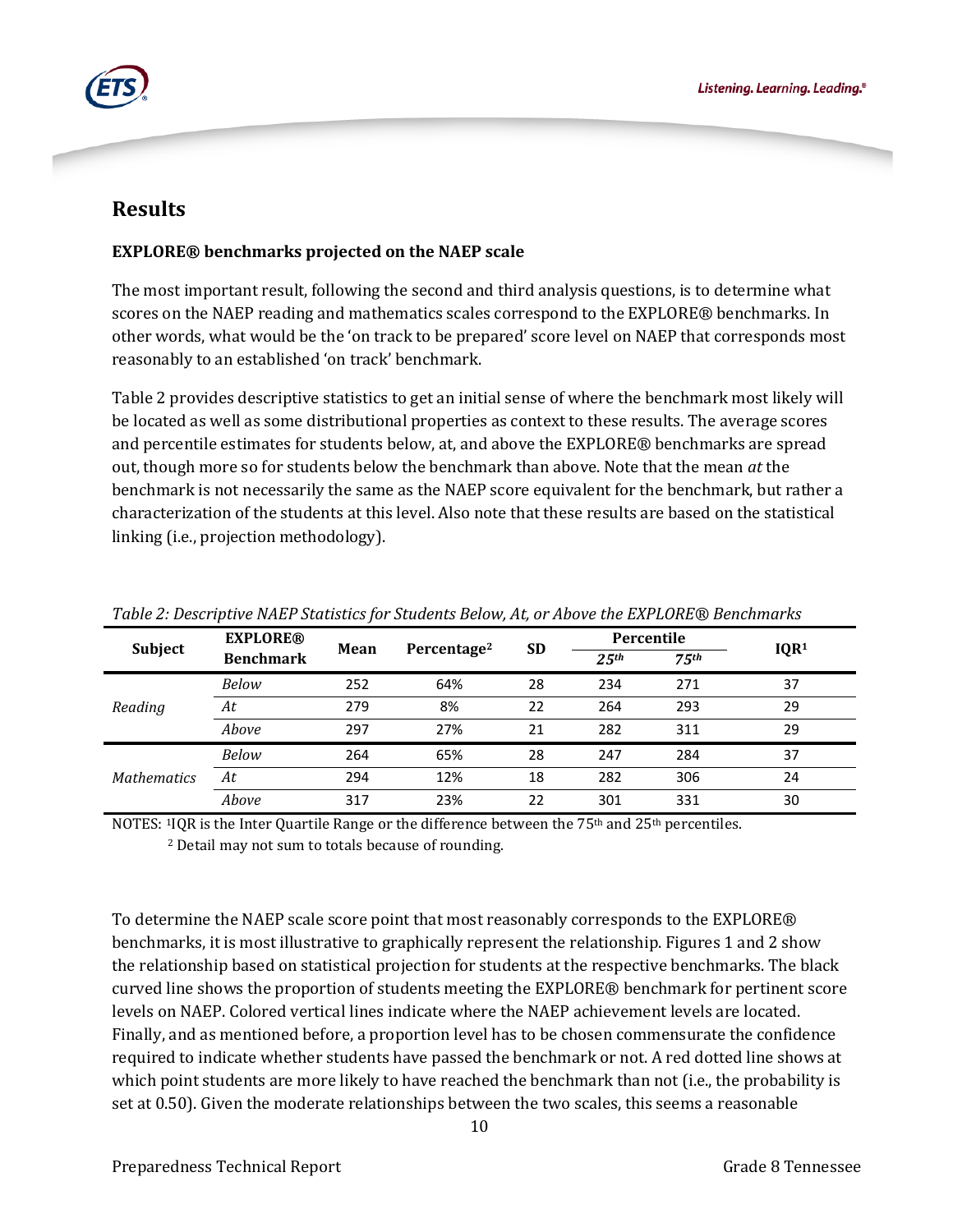

location for indicating sufficient chance to be 'on track to preparedness'. For context, a secondary, lighter red line indicates when the probability is set at 0.80, indicating a relatively high level of confidence that students have attained the EXPLORE® benchmark.

From the graphs it can be deducted that the location where students have a reasonable probability to be on track for reading could be set at a NAEP scale score of 284, slightly above the *Proficient* achievement level. The mathematics counterpart could be set at 296, slightly below the *Proficient* achievement level.



*Figure 1: Proportion of students meeting the Reading EXPLORE® benchmark of 16 in Tennessee for NAEP Reading levels*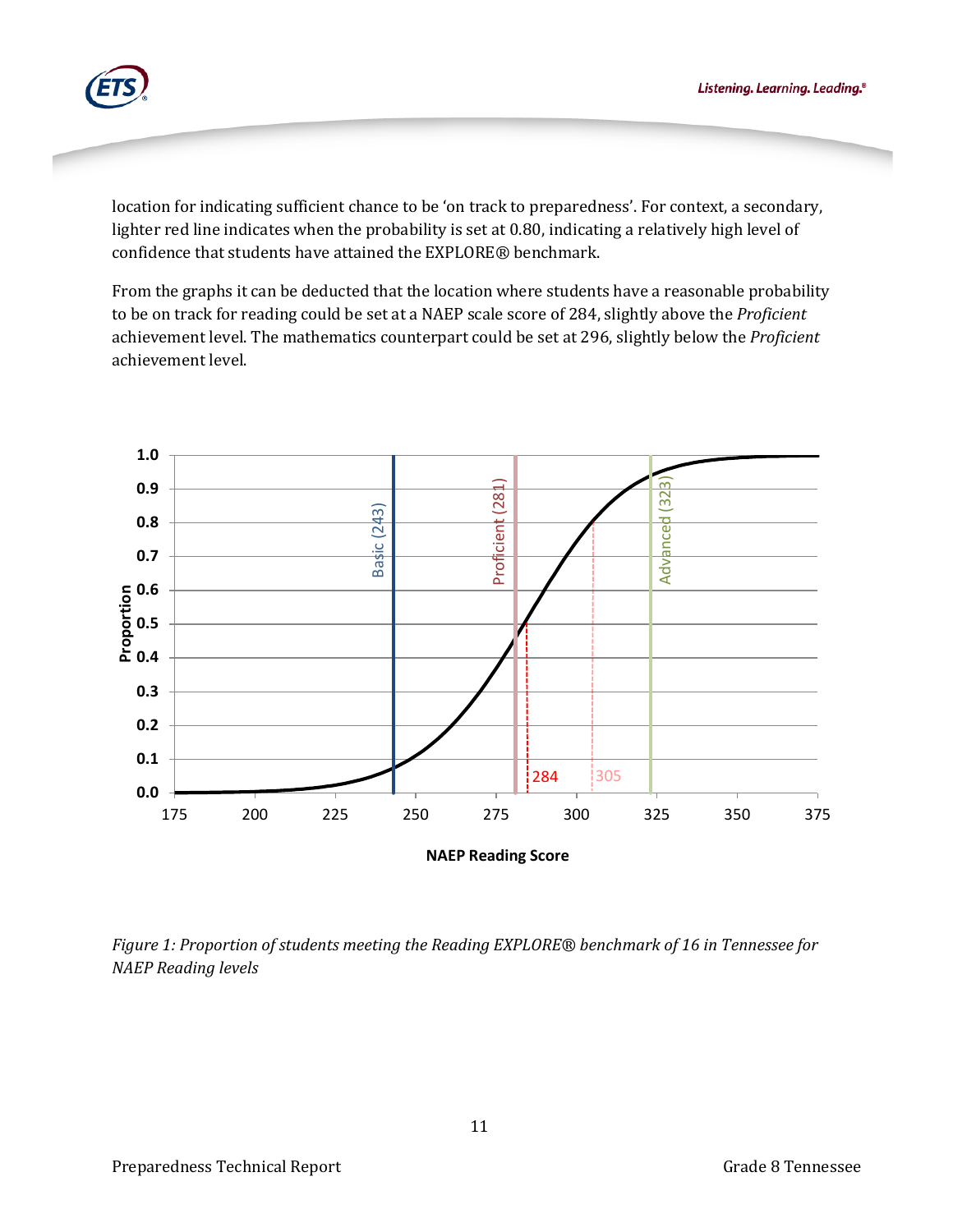



*Figure 2: Proportion of students meeting the Mathematics EXPLORE® benchmark of 17 in Tennessee for NAEP Mathematics levels*

### **Impact**

Now that potential points have been identified, it is important to show what percentage of students in Tennessee are deemed to have a reasonable probability (i.e., the probability set at 0.50) of being on track in grade 8 across various student groups. Table 3 provides those percentages, based on the potential points identified on the NAEP scales, as well as the EXPLORE*®* benchmarks. Table 3 indicates that overall about 31 to 36 percent of students are on track, but the results differ across different subgroups. No significance testing has been conducted to compare these percentages and, therefore, no comparative statements will be made.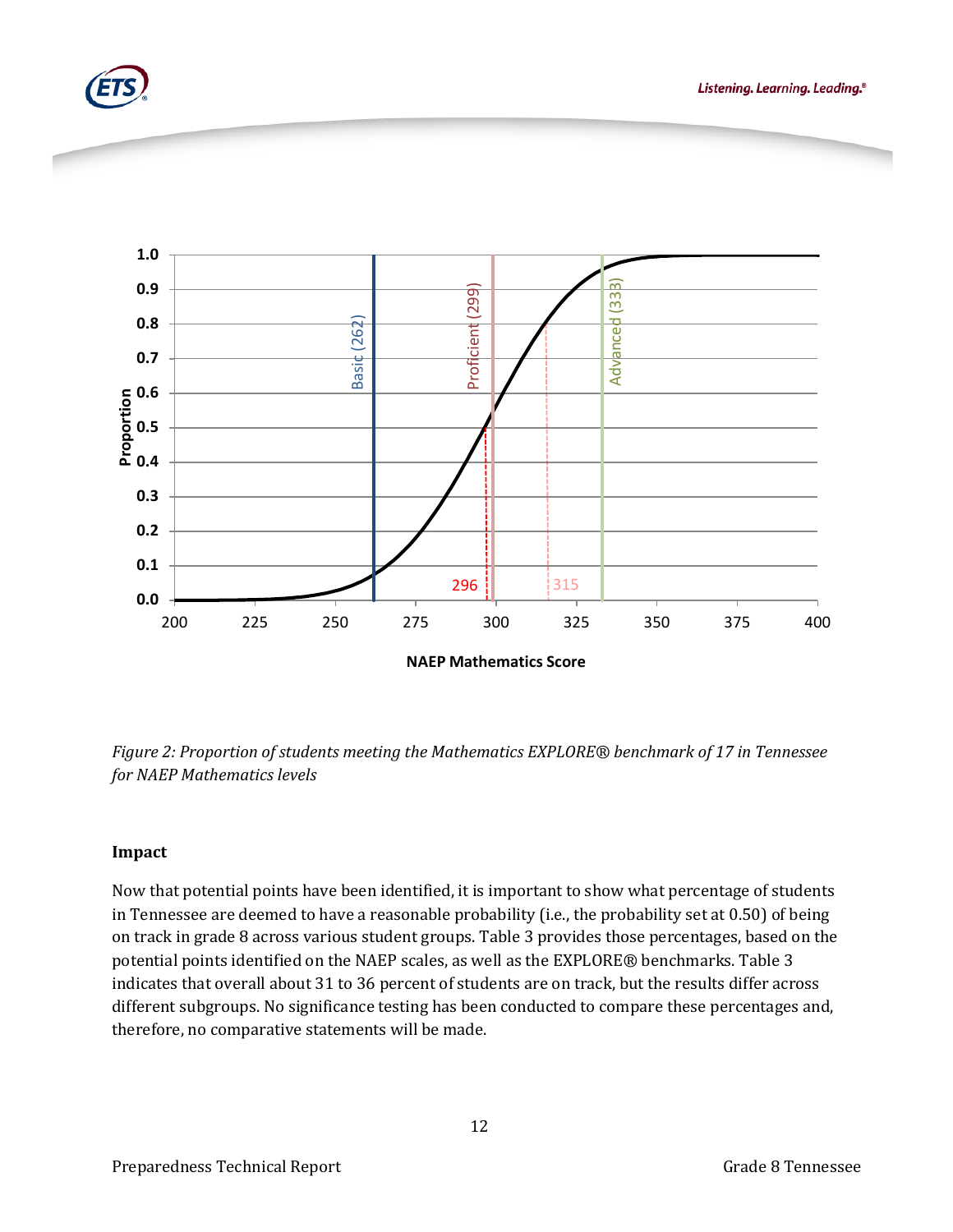

*Table 3: Percentage of the Tennessee linking samples that have a reasonable probability to be on track to be academically prepared based on the potential points identified on the NAEP scale, compared to the percentage of the same sample meeting the Reading EXPLORE® benchmark of 16 and Mathematics EXPLORE® benchmark of 17.*

|                      |                 | Reading            | <b>Mathematics</b> |                    |  |
|----------------------|-----------------|--------------------|--------------------|--------------------|--|
| <b>Student Group</b> | NAEP $\geq$ 284 | EXPLORE® $\geq 16$ | NAEP $\geq$ 296    | $EXPLORE@ \geq 17$ |  |
| Total                | 31%             | 33%                | 32%                | 36%                |  |
| Male                 | 27%             | 31%                | 33%                | 35%                |  |
| Female               | 34%             | 35%                | 31%                | 36%                |  |
| White                | 35%             | 38%                | 37%                | 41%                |  |
| <b>Black</b>         | 15%             | 17%                | 12%                | 18%                |  |
| Hispanic             | 26%             | 26%                | 26%                | 29%                |  |

### **NAEP** *Proficient* **cut scores projected on the EXPLORE® scale**

To answer the fourth and fifth research questions, we find the point on the EXPLORE® measure that corresponds most closely to the NAEP *Proficient* cut score, essentially reversing the direction of the linking relative to the previous analyses. Table 4 provides descriptive statistics of the EXPLORE® reading and mathematics scores for students below and at or above the grade 8 NAEP *Proficient* achievement level. The grade 8 NAEP *Proficient* level cut score was set at 281 for reading and 299 for mathematics.

|                    | <b>NAEP</b>       | Mean | Percentage <sup>2</sup> | <b>SD</b> | Percentile        |                  |                  |
|--------------------|-------------------|------|-------------------------|-----------|-------------------|------------------|------------------|
| <b>Subject</b>     | <b>Proficient</b> |      |                         |           | 2.5 <sup>th</sup> | 75 <sup>th</sup> | IQR <sup>1</sup> |
| Reading            | <b>Below</b>      |      | 65%                     |           |                   | 14               |                  |
|                    | At or Above       | 18   | 35%                     |           | 15                | 20               |                  |
| <b>Mathematics</b> | <b>Below</b>      | 14   | 71%                     |           | 12                | 15               |                  |
|                    | At or Above       | 19   | 29%                     |           | 16                | 20               |                  |

*Table 4: Descriptive EXPLORE*® *Statistics for Students Below, At or Above the Grade 8 NAEP Proficient Level.*

NOTES: <sup>1</sup>IQR is the Inter Quartile Range or the difference between the 75<sup>th</sup> and 25<sup>th</sup> percentiles.

Following the same methodology of statistical projection (see Figures 3 and 4) we identified an EXPLORE® reading score of 16 and a mathematics score of 17 as cut points. These points coincide with the College Readiness Benchmarks for EXPLORE® reading and mathematics tests for grade 8 students.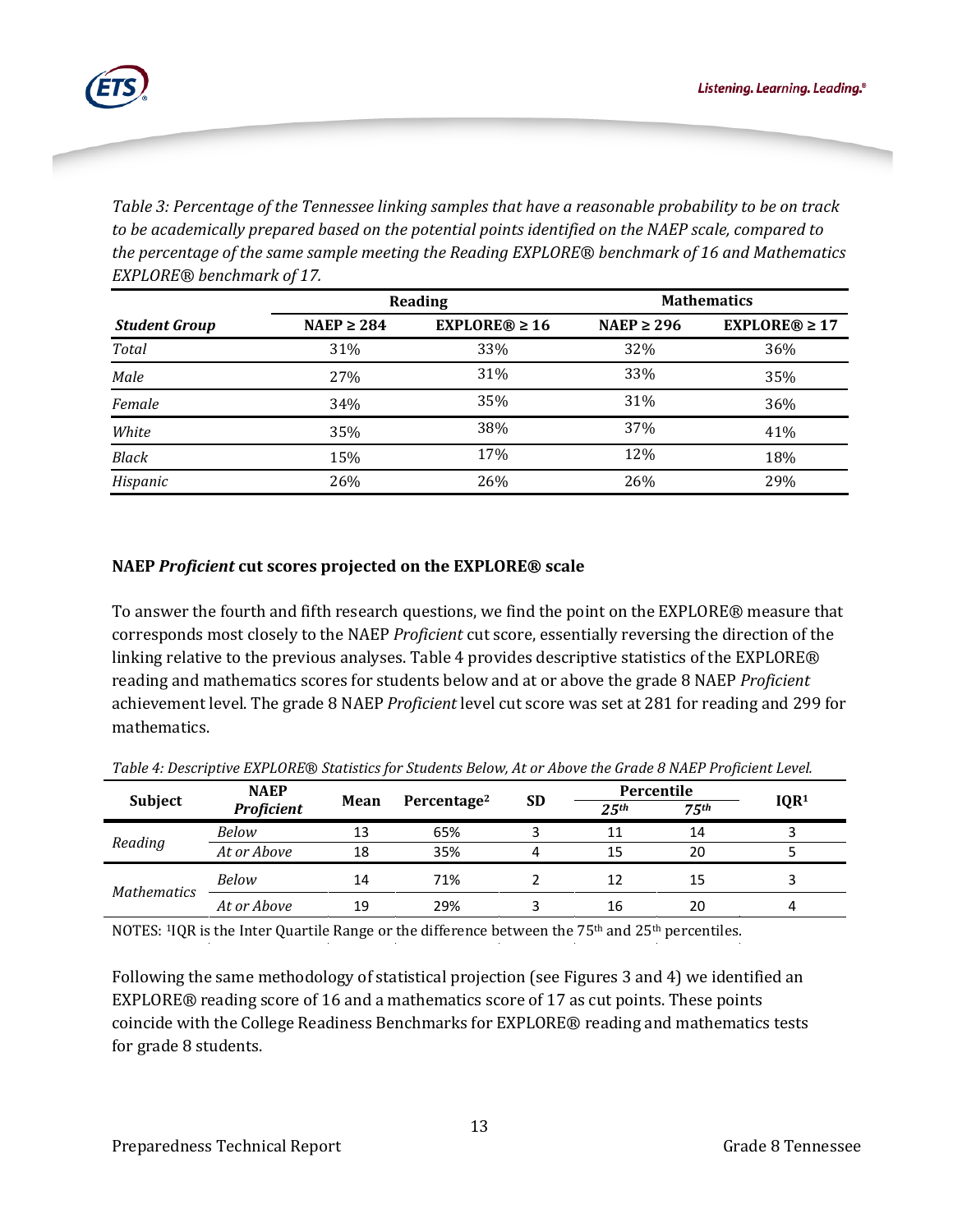



*Figure 3: Proportion of students meeting the NAEP Reading Proficient achievement level of 281 in Tennessee for EXPLORE*® *Reading scores*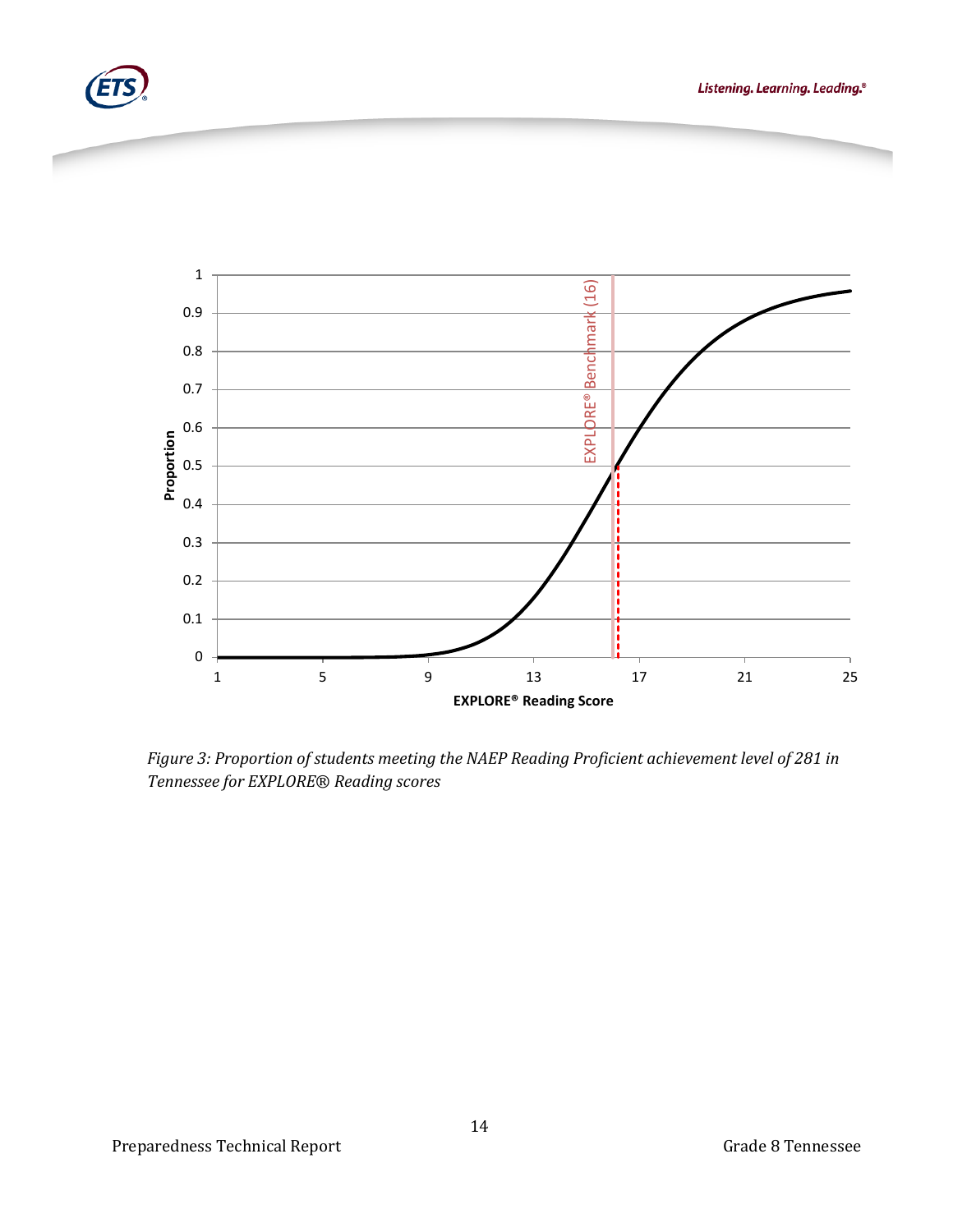





*Figure 4: Proportion of students meeting the NAEP Mathematics Proficient achievement level of 299 in Tennessee for EXPLORE*® *Mathematics scores*

## **Summary**

The goal of this study was to statistically relate NAEP and EXPLORE® and use that relationship to identify a reference point or range on the NAEP  $8<sup>th</sup>$  grade reading and mathematics scales reasonably associated with ACT's preparedness benchmarks on the EXPLORE® reading and mathematics measures. Identifying such points would potentially allow NAEP to report on the percentage of students at 8th grade who are on track to be prepared for college for the nation and for states. The first step involves three participating states, including Tennessee, who have graciously provided the critical EXPLORE® data necessary to calculate the relationship with NAEP. In this study, various statistical techniques, including latent regression, smoothing, and statistical projection were used to establish the relationship and identify potential markers on the NAEP scale that could form the basis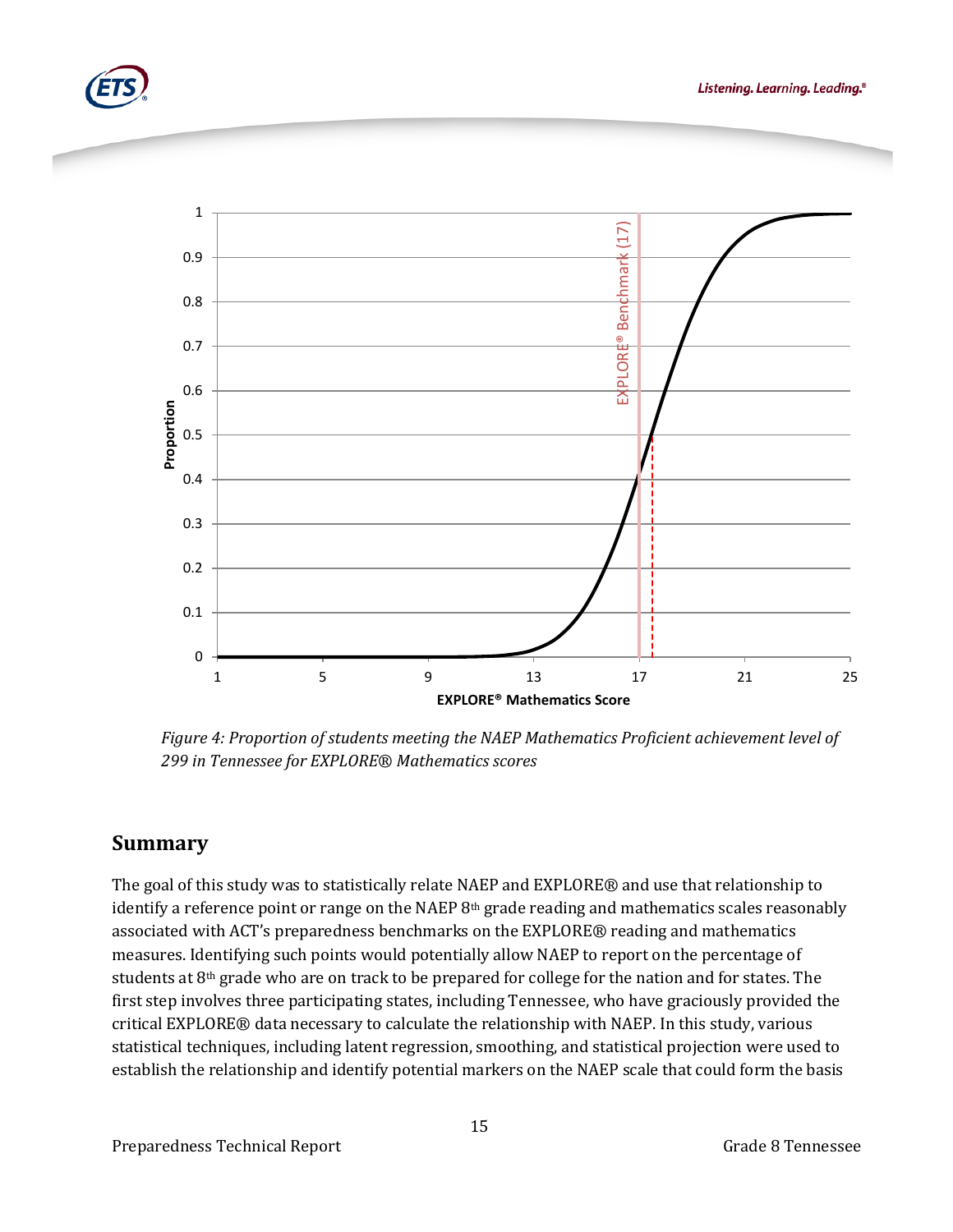

for 'on track to preparedness' reporting (see Figures 1 and 2 for examples of how the markers were determined).

In addition, we identified the point on the EXPLORE® measure that corresponds most closely to the NAEP *Proficient* achievement level cut score, for grade 8 reading and mathematics scales, in order to explore the relationship between the two measures in the reverse direction (see Figures 3 and 4 for the linking results).

A key finding was that the relationship between the two scales is moderate, meaning that the kind of relational statements that can be made need to be presented in terms of probability rather than direct one-to-one relationships. This is not surprising because the instruments are not intended to measure the exact same construct. However, it does make interpretation somewhat more challenging. The results showed that the College Readiness Benchmarks for EXPLORE® and the NAEP *Proficient* achievement level cut scores correspond well to each other in both linking directions. In particular, NAEP scale score points near the *Proficient* achievement levels could form a reasonable basis for reporting 'on track for preparedness'. Approximately 31% of Tennessee 8<sup>th</sup> graders met that criterion for reading and 32% met the criterion for math. On the other hand, the projection results of the NAEP *Proficient* cut score on the EXPLORE® scale are very close to the existing EXPLORE® benchmarks for reading and mathematics. Further content alignment work, which is conducted independently from this study, should provide further context to these results.